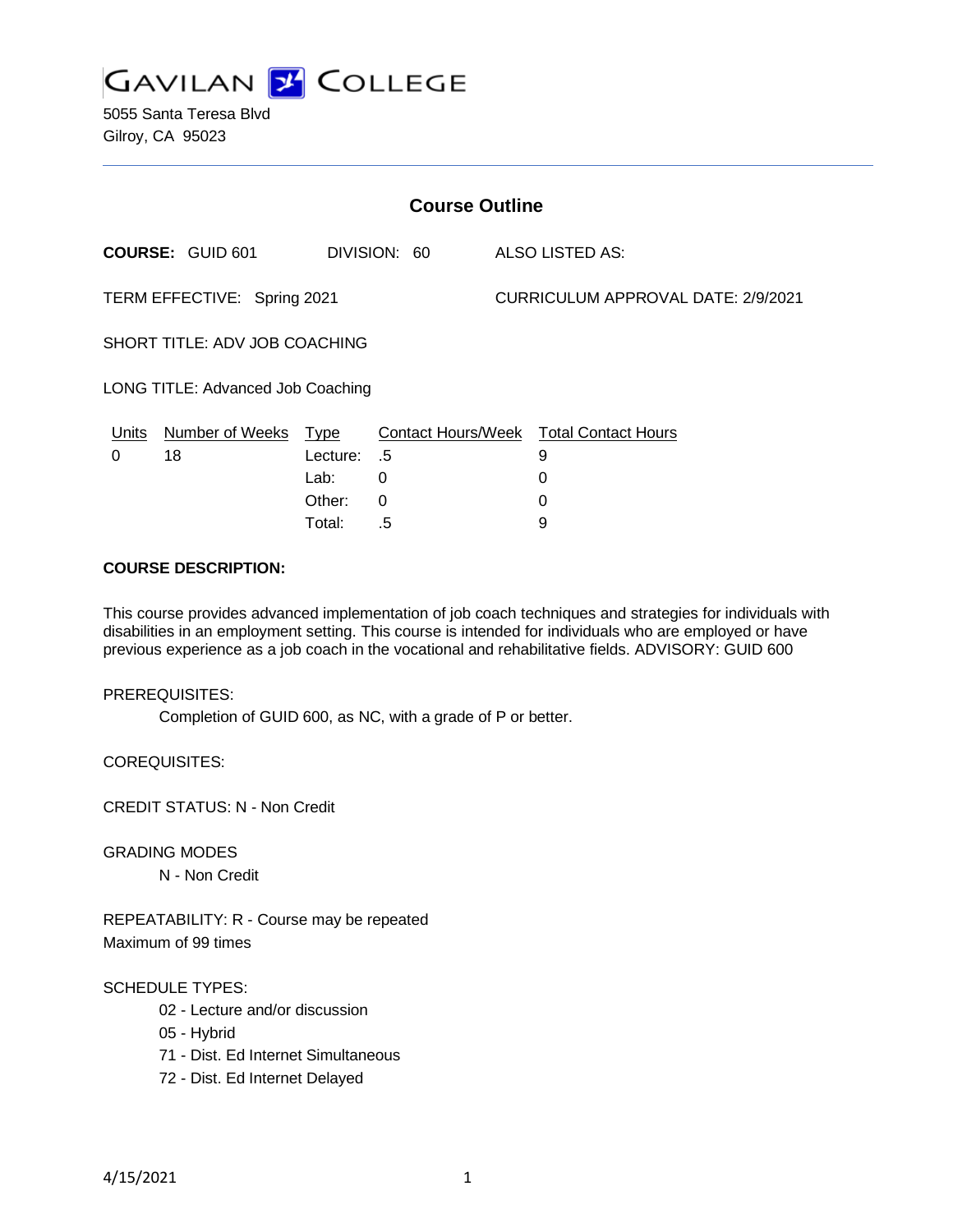## **STUDENT LEARNING OUTCOMES:**

1. Employ advanced job coaching techniques to support individual with disabilities in employment settings. Measure of assessment: Oral report, quizzes, in-class written exercises, small/large group discussion Semester/Year assessed, or planned Semester/Year of assessment: Fall 2020

2. Demonstrate appropriate observation and documentation skills regarding case notes and report writing. Measure of assessment: Oral interviews, written reports, written exercises, small/large group discussions, quizzes

Semester/Year assessed, or planned Semester/Year of assessment: Fall 2020

3. Evaluate the role of a job coach when recognizing natural and existing supports and connecting individuals to their support networks.

Measure of assessment: In-class written exercises, oral report, quizzes, small/large group discussions Semester/Year assessed, or planned Semester/Year of assessment: Fall 2020

## **CONTENT, STUDENT PERFORMANCE OBJECTIVES, OUT-OF-CLASS ASSIGNMENTS**

Curriculum Approval Date: 2/9/2021

#### **DE MODIFICATION ONLY**

2-4 hours CONTENT: Course outline review; Review of Job Coaching Techniques. SPO: The student will evaluate job coaching strategies and techniques. CONTENT: Worksite Supports and Customization for the Consumer. SPO: The student will identify a wide range of workplace supports and accommodations while learning how to customize them for the individual whom they are assigned.

2-4 hours CONTENT: Utilizing Effective Data Collecting Methods to Document Effectiveness of Workplace Supports. SPO: The student will learn to utilize proper documentation techniques and gain an understanding of how to interpret this data to make sound decisions about effectiveness. CONTENT: Report Writing and Case Notes Documentation. SPO: The student will prepare a report, compose a case note, and complete several forms regarding workplace behaviors.

2-4 hours CONTENT: Diffusing Difficult Situations and Providing Appropriate Intervention. SPO: The student will identify a potentially volatile situation and learn to intervene in an appropriate and effective manner to minimize any negative consequences. Social Skills on the Job. SPO: The student will list or identify social skills that are valued by employers.

2-4 hours CONTENT: Overview of Course, Creating Independence on the Job. SPO: The student will choose prompts in order from most assistance to minimal assistance needed on the job. Certification and Potential Career Pathways in the Field. SPO: The student will recognize potential career pathways for a Job Coach as well as additional certifications that may help them decide which career pathways works best for them individually.

2 FINAL EXAM

## **METHODS OF INSTRUCTION:**

Audio/Visual, Collaborative Learning, Demonstrations, Guided Discussions, Guided Practice, In-Class Activities and Exercises, Presentations, Small Group Discussion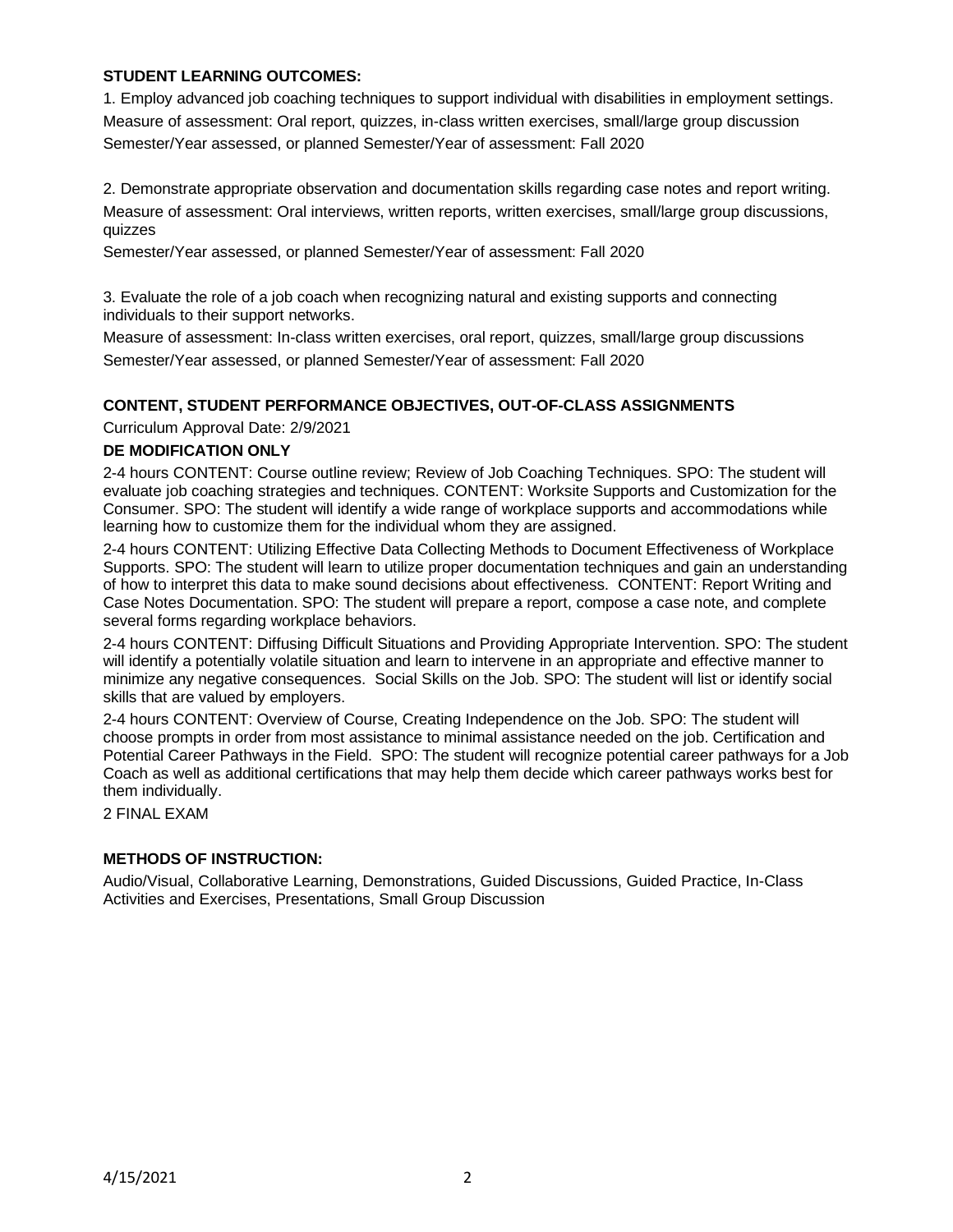# **OUT OF CLASS ASSIGNMENTS:**

Required Outside Hours: 36 Assignment Description: Written report of job coaching experience outlining the most effective strategies. Concept quizzes Video tutorials Preparation of oral report to include gathering data and behavioral scenarios. Completion of Career Pathways portfolio to include certification criteria.

# **METHODS OF EVALUATION:**

Problem-solving assignments Percent of total grade: 40.00 % Homework Problems, In Class Assignments, Situational Problem Solving Objective examinations Percent of total grade: 20.00 % Quizzes, Periodic Examinations, Final Exam Other methods of evaluation Percent of total grade: 40.00 % Class Participation, Oral Presentation, Written Report

# **REPRESENTATIVE TEXTBOOKS:**